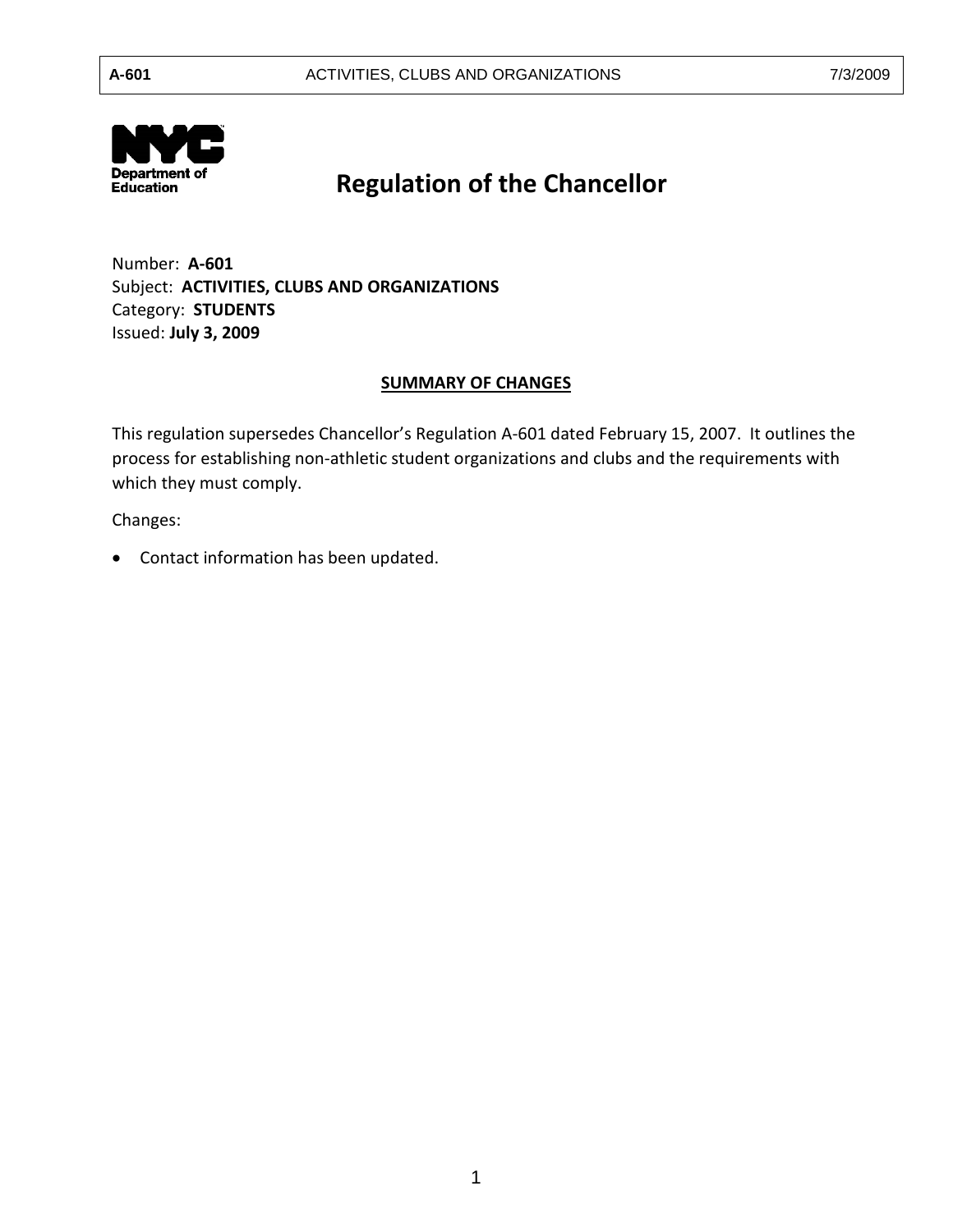

## **Regulation of the Chancellor**

 Number: A-601 Category: STUDENTS Subject: ACTIVITIES, CLUBS AND ORGANIZATIONS Issued: July 3, 2009

### **ABSTRACT**

 This regulation outlines the process for establishing non-athletic student organizations and clubs and the requirements with which they must comply. It supersedes Chancellor's Regulation A-601 dated February 15, 2007

#### **I. PROCESS**

- A. Students in intermediate, junior high, and high schools have the right to organize and participate in student organizations and clubs and political, religious, and philosophical groups consistent with the requirements of the Equal Access Act and this regulation.
- B. Membership in student clubs or organizations must be open to all students in the school regardless of race, color, creed, religion, age, national origin, disability, citizenship status, marital status, gender, or sexual orientation.
- C. All student clubs and student organizations shall be under the general supervision of the principal. No activities of any student organization or club shall take place in the school, on school property, or at any school sponsored function, unless approved by the principal.
- D. Each school may create its own policy or procedures with respect to establishing clubs and organizations, provided they are consistent with this regulation.
- E. In order to receive a charter, each student club and/or organization must:
	- be initiated by a group of interested students;
	- have a purpose which is consistent with the school's educational goals;
	- have a faculty advisor who is a licensed Department of Education pedagogue;
	- be approved by the student government;
	- be approved by the principal who shall be the final arbiter in the chartering process.